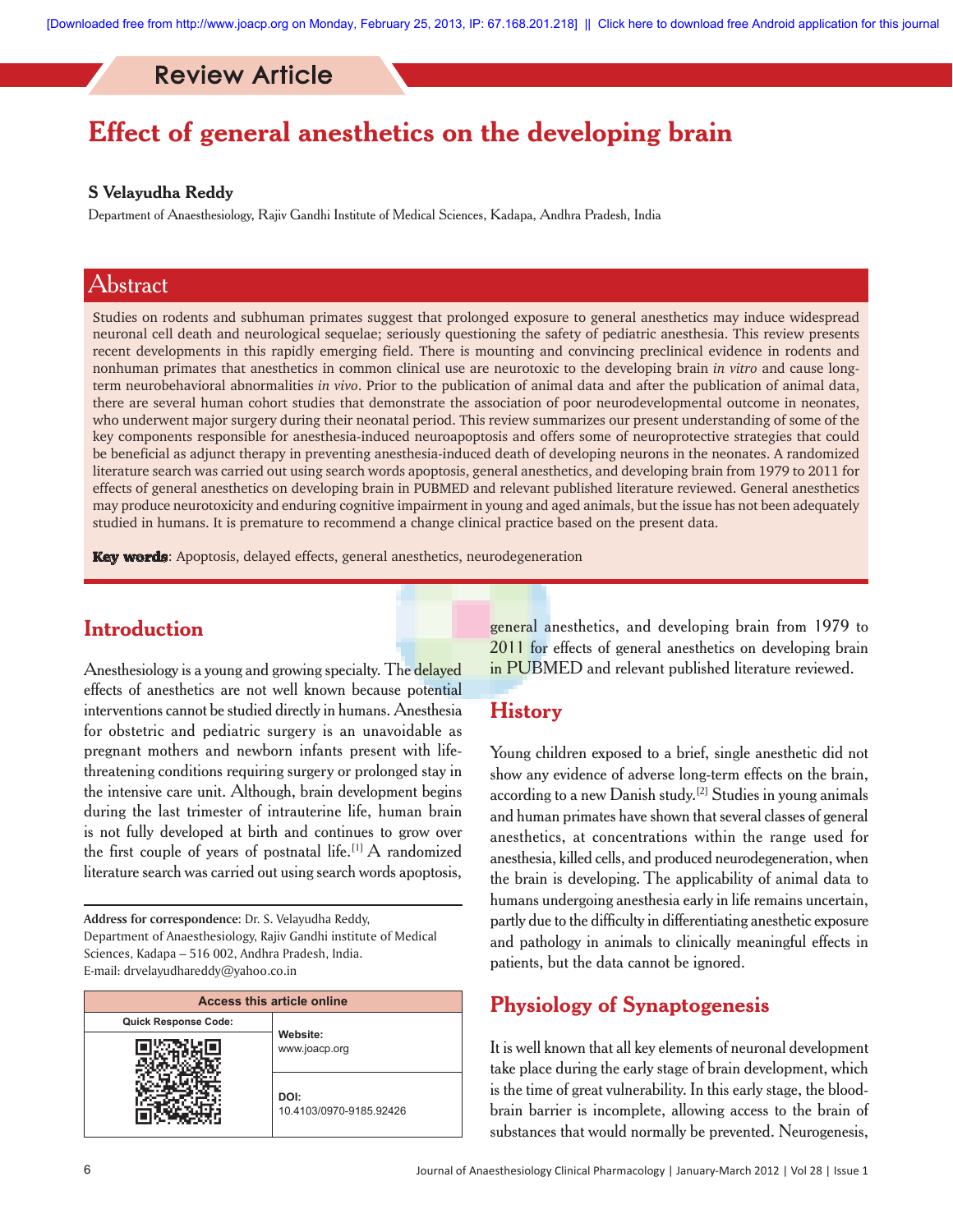gliogenesis, and synaptogenesis occur at a high rate by migration, synapse formation, differentiation, and maturation of neuronal cells. The process of synaptogenesis depends upon constant neuronal signaling, communication, and feedback processing.<sup>[3]</sup> A very small percentages of neurons that do not make meaningful connections and feedback during synaptogenesis are considered redundant and are destined to die via the natural pruning process of apoptosis, or neuronal suicide, a process is referred to as programmed cell death.

The neurotrophins, a family of growth factors consisting of nerve growth factor (NGF), brain-derived neurotrophic factor (BDNF), and neurotrophic factor (NT-3, NT-4, and NT-5), are known to support neuronal survival, differentiation, and several forms of synaptic plasticity and therefore play an important role in the synaptogenesis of the mammalian brain. The signal transduction systems that mediate the diverse biological functions of neurotrophins are initiated via two different classes of plasma membrane receptors. They are tropomyocine receptor kinase (Trk) receptors and P75 neurotrophic receptors (P75ntr). Current data suggest that the main physiological functions of P75ntr are not only the regulation of Trk receptor activation and signaling but also activation of Trk-independent signal transduction cascade.<sup>[4]</sup> Both Trk-dependent and Trk-independent cascade modulate the activation or phosphorylation of the protein kinase-B (PKB) serin/ threonine kinase, the pivotal factor in major survival pathway of neurons.[5] The neurotrophins are synthesized and released by neurons and both their biosynthesis and secretion depend on neuronal activity. Extensive depression of neuronal activity can impair survival-promoting signals that are regulated by neurotrophins and clinically used to promote apoptosis.

### **Mechanisms of Neuroapoptosis**

Based on the work of Ikonomidou *et al.*[6] and the work of others over the last few years, it is widely accepted that the commonly used general anesthetics potentiate inhibitory transmission through gamma-amino-butyric-acid type A  $(GABA<sub>A</sub>)$  receptors and the excitatory transmission is reduced through *N*-methyl-D-aspartic acid (NMDA) glutamate receptors at the peak of synaptogenesis causes widespread apoptotic neurodegeneration.<sup>[7]</sup> Furthermore, based on the studies by Jevtovic-Todorovic *et al.* it appeared that exposure to general anesthetics at the peak of synaptogenesis causes significant learning and memory deficiencies later on in life in comparison to control group, and progressively widening the gap in adulthood.<sup>[8]</sup>

In the adult,  $GABA_{\wedge}$  receptor activation leads to an influx of chloride ions (Cl−) into the cell. This results in hyperpolarization and can lead to neuroprotection in many models of hypoxia and ischemia. However, in the developing brain, especially during synaptogenesis, intracellular concentration of Cl− is high; activation of GABA<sub>∆</sub> receptor results in Cl<sup>−</sup> efflux and depolarization of the neuron. Consequently, depolarizationmediated rise in intracellular calcium concentration reaches levels that can be harmful to the cell, suggesting that this excitotoxic action of  $GABA_A$  may contribute to neuronal injury. An imbalance between excitatory and inhibitory input in the central nervous system during synaptogenesis may trigger apoptosis and changes to the morphology of dendritic spines.

### **Pathways of General Anesthesia-induced Neuronal Apoptosis**

Apoptosis takes place via different biochemical pathways resulting in activation of effector caspase as the final step. The pathways are:

- Intrinsic pathway or mitochondria-dependent pathway.
- **Extrinsic pathway or receptor-dependent pathway.**
- Neurotrophic factor dependent pathway.
- Neuronal cell dependent pathway or neuronal cell deletion.

### **Intrinsic pathway or mitochondria-dependent pathway**

The intrinsic or mitochondria-dependent pathway involves the down-regulation of anti- apoptotic proteins from the (B-cell lymphoma-2) BCL-2 super family (ex: bcl-x<sub>1</sub>), results in an increase in mitochondrial membrane permeability with an increase in release of cytochrome-c into the cytoplasm. This in turn activates caspas-9 and caspas-3 resulting in apoptotic neuronal cell death.<sup>[9]</sup>  $A$  study on the brains of rats,  $7$  days after postnatal age by Yon *et al*. [10] found that mitochondriadependent cascade gets activated within 2 h of exposure to general anesthesia.

### **Extrinsic pathway or receptor-dependent pathway**

Extrinsic pathway or receptor-dependent pathway is activated by the activation of death receptors that involves the formation of a death inducing signaling complex (DISC), this contains Fas (Fas: legend/receptor, a transmembrane protein, a member of the tumor necrosis factor family also known as CD95). DISC formation results by up regulation of Fas protein levels and significant activation of caspas-8 which activates caspas-3, executing the cell death.<sup>[10]</sup> Based on timing, it appeared that general anesthesia induced activation of the intrinsic pathway occurs before the activation of extrinsic pathway.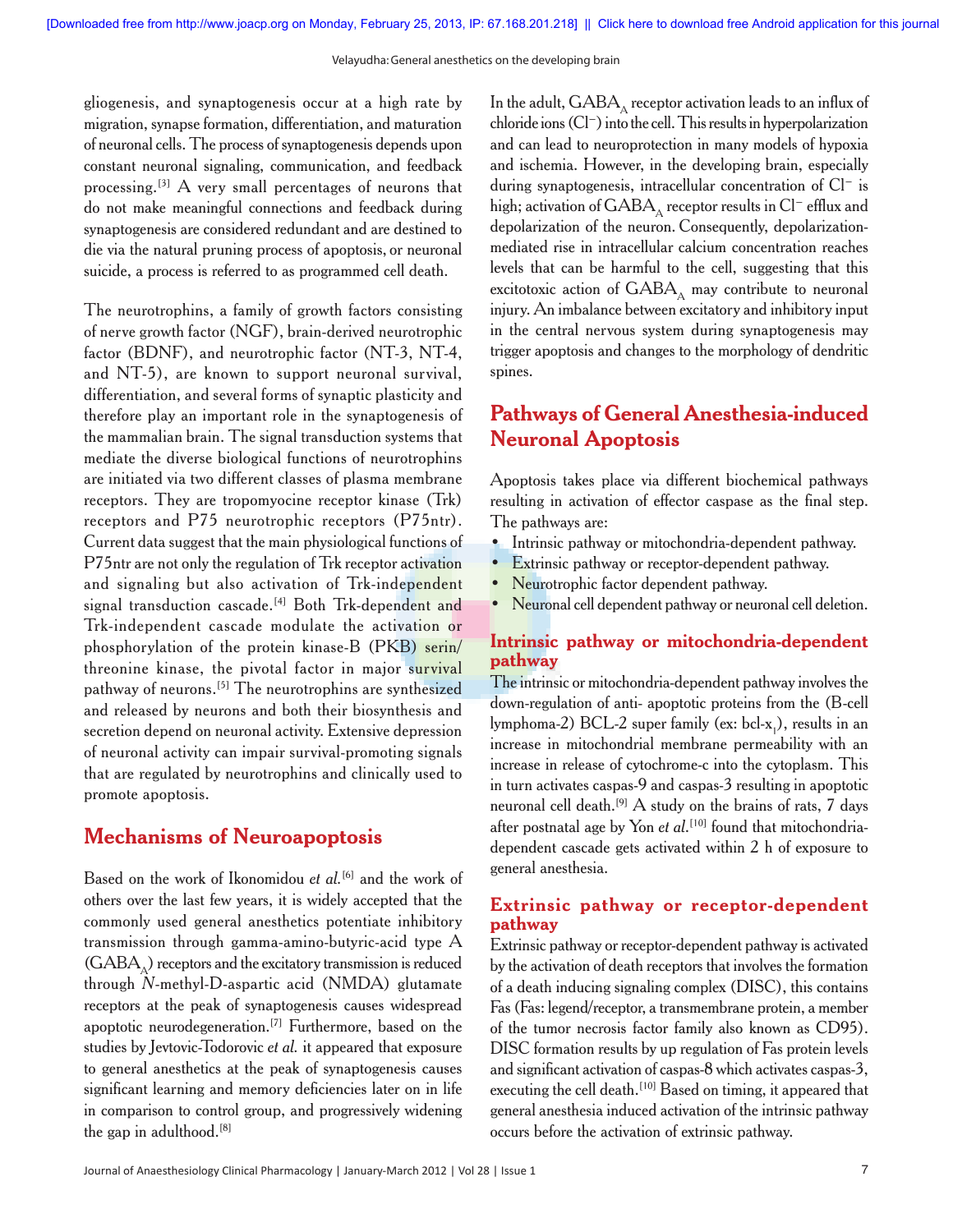#### **Neurotrophic factor dependent pathway**

Lu *et al*. presented evidence that clinically used general anesthetics administered at peak of brain development usually 7 days of postnatal age in rats induce neuroapoptotic damage in the developing brain via brain-derived neurotrophic factor (BDNF) modulated apoptotic cascade.[11] Dual mechanisms play in anesthesia-induced neurotrophin-mediated apoptotic pathway, one via Trk-dependent and the second Trkindependent or P75ntr-dependent apoptotic cascade. The importance of either pathway seems to be brain region specific. In the thalamus, anesthesia causes a decrease in the BDNF protein level and the activated PKB levels, without any effect on P75ntr and ceramide levels resulting in activation of caspase-9 and caspase-3 activities, leading to apoptotic neurodegeneration. On the other hand in the cerebral cortex, anesthesia causes an increase in the BDNF levels while decreasing the levels of the activated PKB and increasing caspase-9 and caspase-3 activity, suggests activation of Trkindependent and P75ntr-dependent cascade.

### **Neuronal cell dependent pathway or neuronal cell deletion**

An important question regarding general anesthesia induced neuronal deletion is when the neuroapoptosis of the developing brain is permanent or when it is only a transient and reversible phenomenon. Recent study on brains exposed to clinically relevant anesthesia at the peak of synaptogenesis (usually 7 days of postnatal life in rats and 35-40 days in guinea pigs) show a significant decrease in neuronal densities in all vulnerable cortical and subcortical regions of brain. Although physiological pruning of the redundant neurons is commonly observed in the developing mammalian brain, only a small percentage, usually less than 1% with some regional variation, are pruned. Of grave concern is the fact that clinically relevant general anesthesia severely jeopardizes the survival of many developing neurons, leading to an alarming increase in neuronal deletion. Despite maintenance of normal blood gas values including arterial oxygen saturation, blood pressure, and blood sugar throughout anesthesia administration, the immature neurons undergo significant apoptosis.<sup>[12]</sup>

### **Clinical Relevance**

Prior to the animal data being published, several human cohort studies had demonstrated an association between major surgery in the neonatal period and poor neurodevelopmental outcome.[13-15] Premature infants who underwent laparotomy had poorer neurodevelopmental outcome compared with matched controls,[16] and children born with esophageal atresia have increased long-term learning emotional and behavioral problems compared with the general population.<sup>[17]</sup>

More recently, Wilder *et al*. [18] used a large established birth cohort maintained at the Mayo Clinic. Looking at children who had surgery or did not before the age of 4, they found the risk of learning disability increased with the number of anesthetics a child had received. Interestingly, there was no evidence for an increased risk of association after just one exposure. The association between disability and multiple exposures to anesthetics persisted when adjustment was made for chronic illness.

Di Maggio *et al*. [19] performed a cohort study using the New York State medical aid records comparing children who had hernia repair before the age of 3 matched with those who had no surgery. After adjusting for several potential confounding factors, they found children who had hernia repair had twice the risk of diagnosis of behavioral or developmental disorder.

Using the Mayo birth cohort, Sprung *et al.*[20] compared children who were born by cesarean section under general anesthesia, with those born by cesarean delivery under regional anesthesia and those born by vaginal delivery. They found that children born by cesarean delivery under regional anesthesia had less risk of a learning difficulty than those born by vaginal delivery and no difference between those born by cesarean under general anesthesia and vaginal delivery. However, the reason for this is unclear.

### **Limitations with clinical evidence**

- It is very difficult to interpret the clinical data from these studies. This is partly because the animal data cannot precisely inform the age of exposure, which is important, the duration of anesthetic likely to cause injury and the outcome which is most likely to be relevant to anesthesia.
- Testing children at an early age will only detect major neurological problems and psychometric tests in young children are poor at predicting later outcome. Prospective studies take several years and may suffer from loss to follow-up. Retrospective studies may be quicker, but exposure cannot be controlled and/or data of exposure may be incomplete, and the anesthesia techniques may be outdated.
- The largest problem, however, is even more confounding. Anesthesia is usually associated with surgery or a diagnostic procedure. The surgery may result in inflammatory or humoral stress that may itself influence outcome. Surgery may also be associated with septic, metabolic, hemodynamic, respiratory events, and are very likely to have pathology, which will also influence neurobehavioral outcome. Infants who require surgery may be premature or have genetic or chromosomal abnormalities; all of which can be associated with developmental delay.
- The significance of any anesthesia related neurotoxicity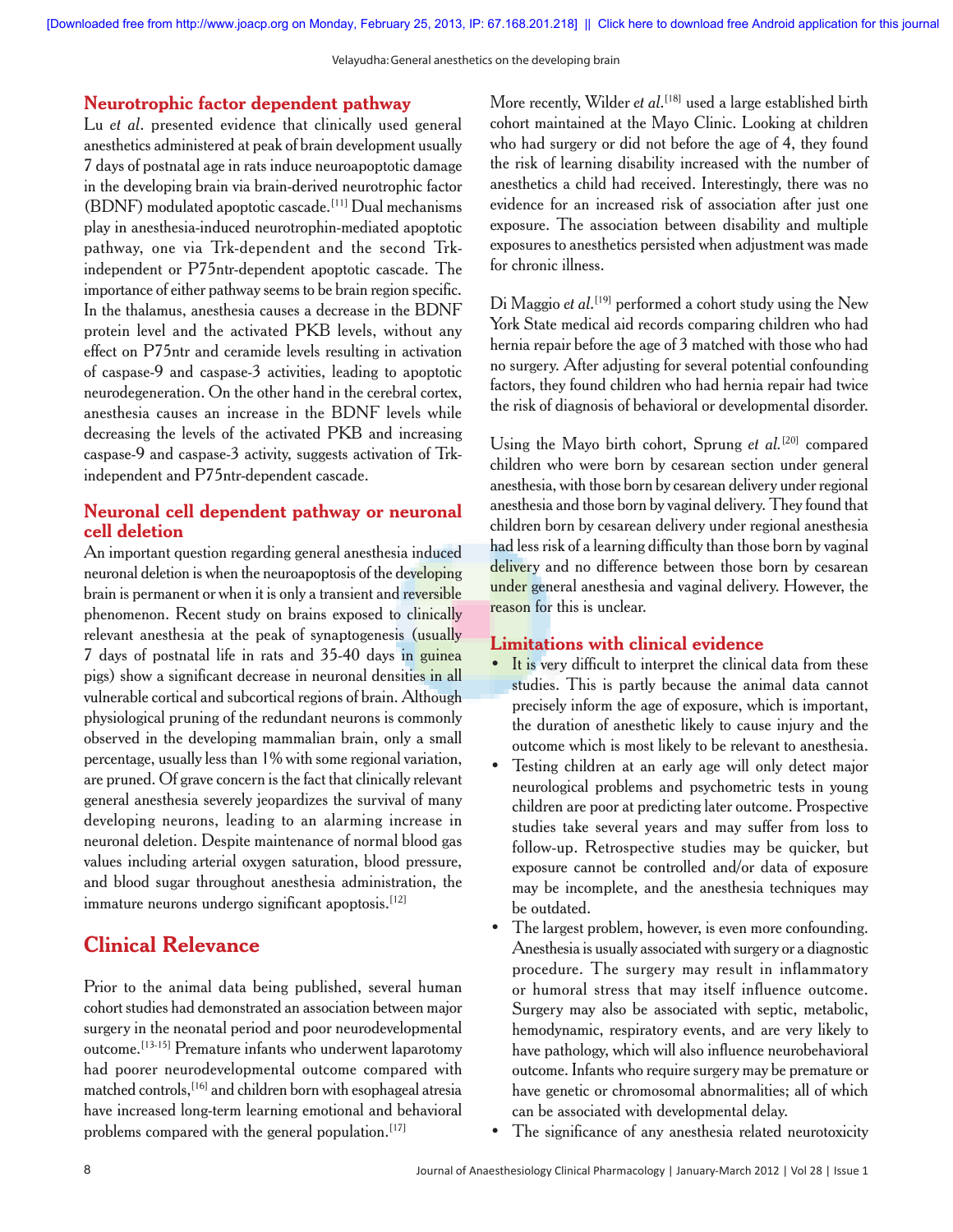may be even more difficult to unravel when we consider the potential benefits of anesthesia. It is established that infants undergoing major surgery who have inadequate anesthesia or analgesia have a poorer outcome. It is presumed that surgery and pain result in harmful metabolic, immunologic, and humoral responses that could at least partly be reduced by adequate anesthesia and analgesia.<sup>[21]</sup>

# **Preclinical Advances in the Prevention of Apoptosis**

Late third-trimester anesthesia should be minimized or avoided. The timing of surgery may be an important consideration. Particularly in very young children, anything that can be delayed until after the brain growth spurt should be postponed, if waiting does not entail additional risk to the patient. Anesthetic management should be kept simple and the dosage should be low as far as possible.

Olney *et al*. have proposed that anesthetic drug effects on fetal and neonatal γ-aminobutyric acid and *N*-methyl-D-aspartic acid receptors cause translocation of a Bcl-2-associated protein to mitochondrial membranes, leading to an apoptotic cascade.<sup>[22]</sup> If we can interfere with the apoptotic cascade in abnormally inhibited neurons, we might be able to prevent anesthetic-induced neuronal apoptosis. Some ways to do this, found in laboratory animals, are:

#### **Melatonin**

Melatonin, a hormone secreted by the pineal gland at night, was shown to modulate the mitochondria-dependent apoptotic cascade in vitro, *via* inhibition of the mitochondria-dependent apoptotic pathway by up regulating the protein level of bclxL and down regulating the protein levels of cytochrome c, and thus preventing anesthesia-induced apoptotic neuronal degeneration.[23]

#### **Beta-estradiol**

Beta-estradiol a steroid hormone was shown to play an important role in up regulation of phosphorylated PKB levels, thus down regulating the caspas-9 and caspas-3 activity ultimately protecting against anesthesia-induced apoptotic cell death offering another clinically attainable and potentially usefully preventive strategy.<sup>[24]</sup>

### **l-carnitine**

l-carnitine is an l-lysine derivative and its main role lies in the transport of long chain fatty acids into mitochondria to enter the  $\beta$ -oxidation cycle,<sup>[25]</sup> and neutralization of toxic acylCoA production in the mitochondria,<sup>[26]</sup> which correlates with various pathological processes, including numerous diseases of the CNS such as neurodegenerative diseases. Bax is a proapoptotic protein, a pore-forming cytoplasmic protein that translocates to the outer mitochondrial membrane, influencing its permeability and inducing cytochrome-c release from the intermembrane space of the mitochondria into the cytosol, subsequently leading to cell death.[27] The anesthetic combination [nitrous oxide (75%) with isoflurane (0.55%)] resulted in a significant up-regulation of Bax protein compared with control, and this effect was blocked by the coadministration of l-carnitine (300 or 500 mg/kg) thereby protecting the neuronal cell.

#### **Xenon**

Pretreatment with xenon prevented nitrous oxide and isoflurane-induced neuroapoptosis (*in vivo* and *in vitro*) and cognitive deterioration (*in vivo*). Xenon pretreatment increased Bcl-2 expression and decreased both cytochrome-c release and protein 53 (P53) expressions thereby preventing neuronal degeneration.[28,]

#### **Lithium**

Lithium restored phosphorylated ERK1/2 levels (but not Akt) and prevented ketamine- and propofol-induced injury. It should, however, be noted that activation of ERK1/2 was demonstrated only with the higher dose of lithium (6 mg/kg) that was studied. Although 3 mg/kg did inhibit apoptosis, its effect *vis-à-vis* ERK1/2 activation remains to be defined.<sup>[29]</sup>

### **Dexmedetomidine**

*In vivo* dexmedetomidine dose dependently prevented isoflurane-induced injury in the hippocampus, thalamus, and cortex. Isoflurane did induce long-term memory impairment. This neurocognitive deficit was prevented by administration of dexmedetomidine, which also inhibits isoflurane-induced caspase-3 expression in organotypic hippocampal slice cultures *in vitro*. [30]

### **Erythropoietin**

Erythropoietin has also shown promise against *N*-methyl-Daspartic acid receptor antagonist neurotoxicity in ratand mouse neonates and in hypoxic-ischemic injured neonatal rats.[31]

### **Conclusion**

The potentially alarming issue of anesthesia-induced neuronal damage in the immature brain is gathering a lot of interest among practicing anesthesiologists. By improving our understanding of the mechanism by which anesthesia induces neuronal damage in the immature brain, we can devise the more effective preventive strategies to use the existing anesthetic drugs to their full advantage, without the risk of neurotoxic side effects.